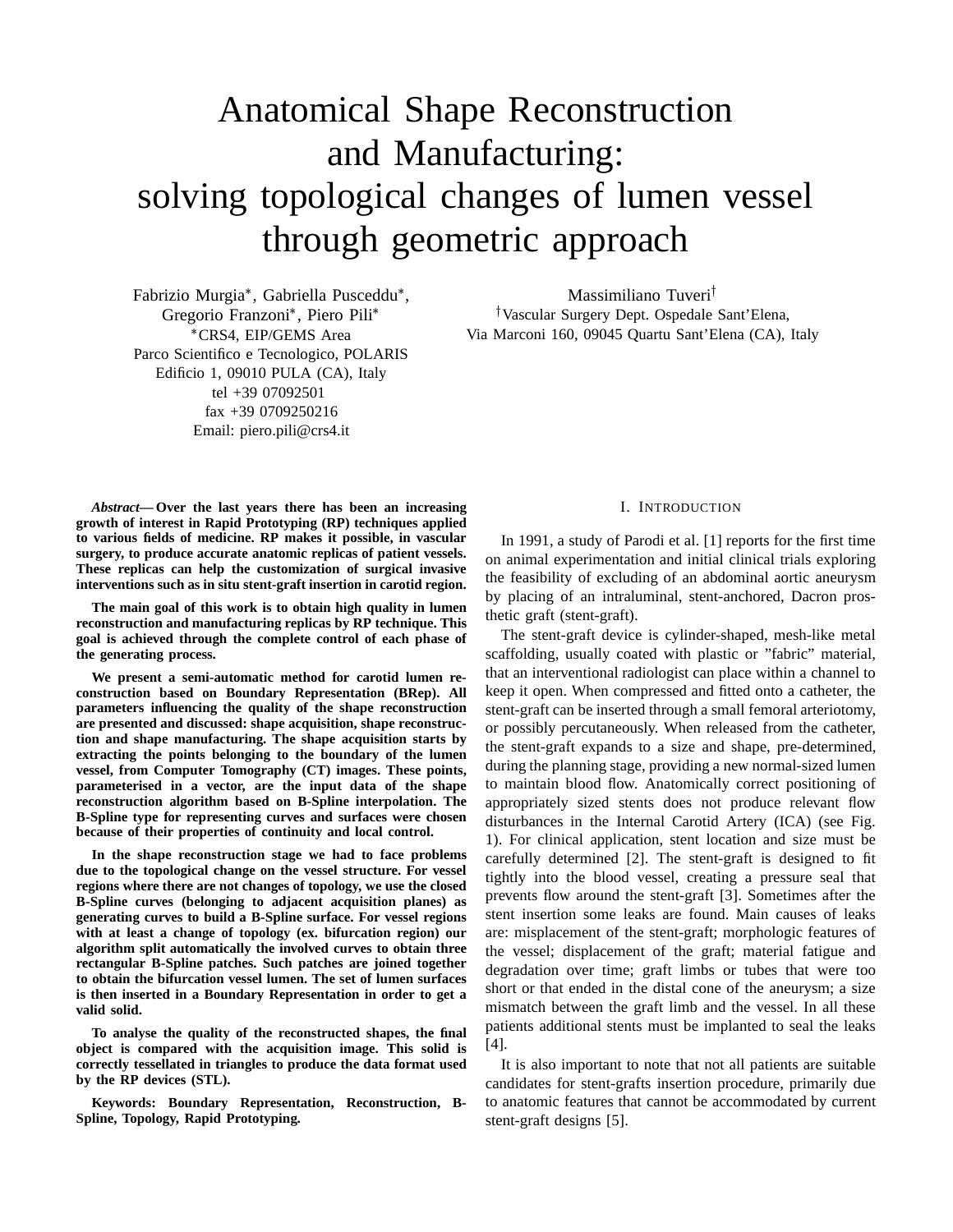From the above discussion on the peculiarity of patient disease, the need to produce custom stent-grafts, emerges. Surgeons agree that this customization allows a reduction of global cost, and time-length extension [6]. An important goal of the stent-graft customization procedures is to build a good lumen replica which can be used as make-up model.

The main goal of this work is to obtain an accurate and suitable shape representation of a lumen vessel that can be automatically manufactured in order to help such a customization. To achieve such kind of customization process we reconstruct a valid solid model of vessels from CT data, and after a preliminar medical validation we make a 3D printing of it using the RP technique known as Fused Deposition Modelling (FDM).

In general RP refers to the physical modelling using a special class of machine technology. Using an additive approach to build shapes, RP systems join liquid, powder or sheet materials to form physical objects layer by layer using thin, horizontal cross sections of the computer model [7].



Fig. 1. Our region of interest is the carotid region enclosed by the boldface rectangular. Common Carotid Artery (CCA), Internal Carotid Artery (ICA) and External Carotid Artery (ECA), with bifurcation are graphically represented.

The most complex point of the shape reconstruction is the bifurcation region, we are dealing with the common carotid artery. The human carotid artery bifurcation is a complex, three-dimensional structure exhibiting non-planarity and both in- and out-of-plane curvature [8].

Our specific objectives were:

- to write a rapid and automatic routine for lumen segmentation and surface reconstruction from serial CT images;
- to have as much control as possible of the manufacturing pipeline of the lumen vessel;
- to produce a 3d printing of the solid model of the vessel with FDM technique.

Main reconstruction methods present in literature are based on:

- Stereoscopic algorithms;
- Balloon algorithms;
- CAD reconstruction from serial images from CT or MR (Magnetic Resonance)

Blondel et al. [9] illustrate an algorithm for an automatic 3D reconstruction of the coronary arteries centerlines from three angiograms, taken from a single rotational stereoscopic acquisition. This approach recovers the geometry of the main arteries trough the point matching in two of the segmented images using the information recovered from the third image. This method needs good calibration and requires breatheld acquisitions.

Yoo et al. [10] present the use of variational surfaces for anatomic modelling. Froma data acquired using an endovascular ultrasound transducer. The transducer is drawn slowly through the vessel acquiring cross-sectional images. Each individual slice is then segmented and the aggregate constours are processed to form a variational implicit surface. It is a method that allows the employment of sparsely and unevenly sampled data to represent complex biological surfaces. In addition the method represents easily shapes with arbitrary topology without interpolation or aliasing errors. However the computational cost of using this systems rise with the number of points required to faithfully represent the surface.

Wicker et al. [12] developed a geometric computer model by using two different commercial softwares. They were able to reconstruct accurate geometry of vessels for their use in RP process.

Ladak et al. [11] use a fast technique to extract arterial geometry, even from complicated branching geometries, from serial MR images. This result is carried out using a "virtual balloon" which, when placed inside the threedimensional lumen geometry given by the serial MR image data, is inflated to simultaneously segment and reconstruct the lumen. In some cases, the reconstructed surface may need to be manually modified.

Our work follows the scheme proposed by Ladak [11], but unlike his technique, we use an automatic shape reconstruction technique to reconstruct complex geometry and topology changes.

## II. TOOLS AND METHODS

The project is developed according to the pipeline shown in Fig. 2.

There are three main steps:

- Shape acquisition from image segmentation;
- Shape reconstruction;
- Shape printing with FDM;

Each phase is analyzed below:

## *A. Shape acquisition from image segmentation*

The dataset chosen for this study is an autoptic specimen of a human right carotid artery, fixed while distending to restore normal in vivo morphology, explanted from a cadaver of a 32 years old man, died by an accident, without apparent cerebral disease [17]. The examination was performed by a helical Picker scanner 5000 of the Brotzu Hospital in Cagliari. Dataset was transferred from the clinical device to our workstation by using DICOM3 standard protocol [18], [19].

The principal goal of a segmentation process is to partition an image into regions that are homogeneous with respect to one or more features. The application of segmentation yo our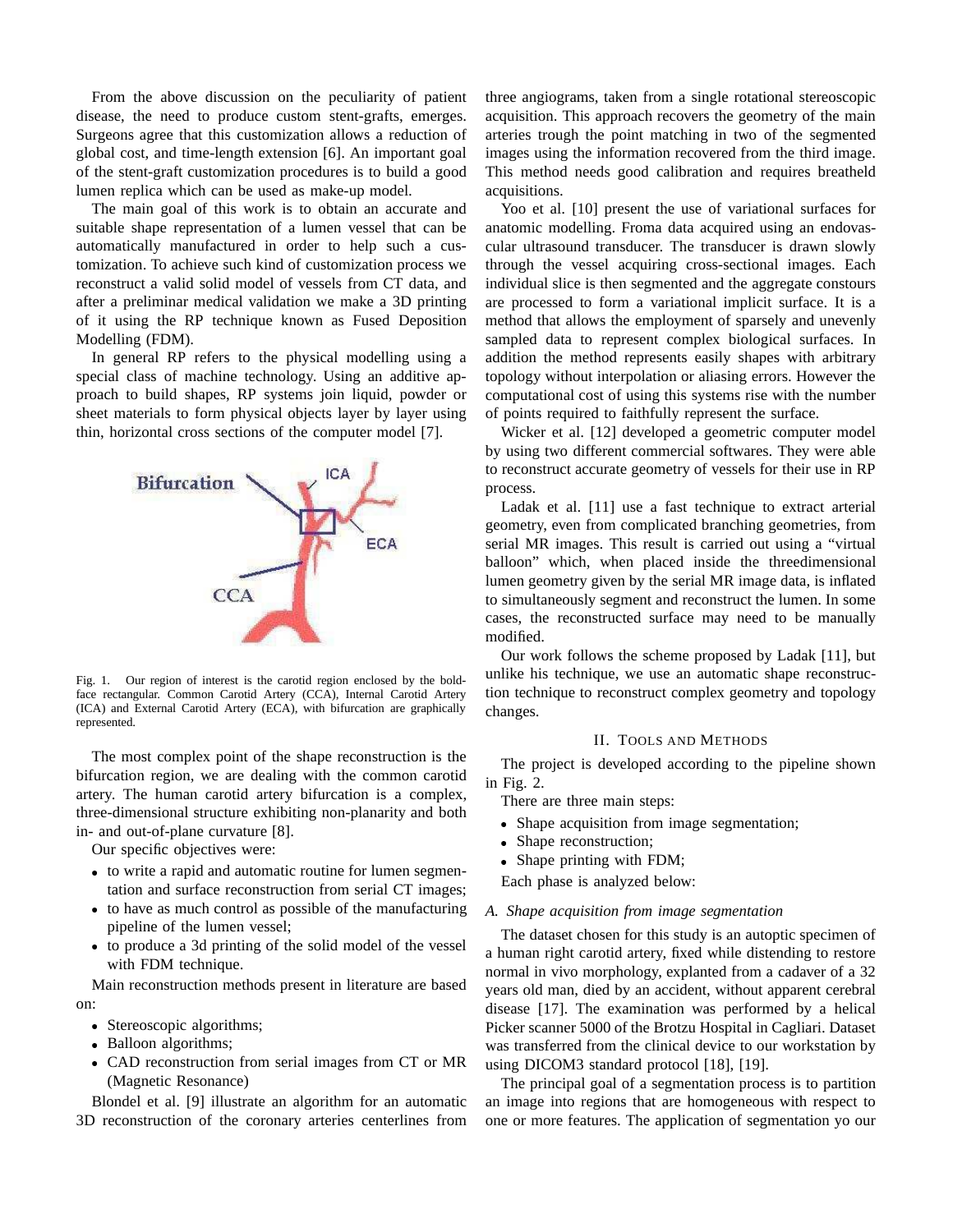

Fig. 2. The pipeline of lumen reconstruction and manufacturing project. The segmentation tool is the segmentation software written during VIVA [21] project, a previous project developed at CRS4. 3D printing of the object output from splinetor is realized with FDM technique [24].

problem includes the lumen boundary detection, see Fig. (3). Principal approaches for edge and lines detection in an image are based on thresholding, region growing, region splitting and merging; a comparison between the segmentation techniques is out of the purpose of this article interested reades can refer to [13].

The picture segmentation is a semi-automatic process driven by the end-user (operator). We used the library *Contour* [20] developed during VIVA project [21] based on GSNAKE [22] open-source software (the analysis of the segmentation algorithm details is described in [14]). Fig. (3) shows the final step of the segmentation algorithm applied on the original CT image of the vessel structure; each acquired CT image is segmented to have the 2D shape. Our approach is based on region growing algorithm, it starts with a pixel (seed) or a group of pixels that belongs to the lumen (shown in green in Fig. 3).

A simple reparametrization algorithm is applied to all points vectors  $(J \in [0,ns]d]$ , where nsld is the number of CT slices) in order to simplify the shape reconstruction task. All points at cross level J are parameterized in clockwise order starting from the minimum x coordinate. The corresponding point in the adjacent image plane curve  $(J+1)$ , is found by nearest distance computation between points belonging to two adjacent slices.

## *B. Shape reconstruction*

The solid model of the carotid lumen is made using Boundary Representation (BRep). B-Rep models describe a solid indirectly by representing its bounding surface [25]; they can be used for a wide class of objects but for objects with a complex data structure, they require a large memory space [26]. To avoid troubles during the data-processing phase before 3D printing, we need to compute a valid BRep Model, i.e. a model fulfilling the following conditions: the set of faces must form a complete skin of the solid with no missing parts, faces



Fig. 3. Autoptic carotid CT image segmentation. Pixel dimension are  $7.810^{-2}$  mm for x and y coordinates, while the slice width is 2 mm; the distance between two adjacent slices is 3 mm. The lumen (black region) boundary has been identified by a region growing algorithm. The result is a set of points (green color). The CT image has a resolution of 512 x512 pixels.

must be closed, coherently oriented, bounded, connected, and must not intersect each other except at common vertices or edges [27]. We resolved these problems using Open Cascade, and Qt for visualization.

*1) Open Cascade:* **Open Cascade** [28], or simply OCAS, by MATRA is a general-purpose CAD (Computer Aided Design) software. This system gives a complete application development environment, made up of about 10.000 classes written in C++ and organized in about 400 project files. In particular, an "OCAS project" is a collection of classes that share common functionalities in some semantic area of geometry and/or graphics.

The classes of OCAS offer the infrastructure *(Rapid Application Framework)* either for both the rapid development of geometric computing oriented applications and for "design" in some specific areas of interest, say in advanced CAD tools, design databases, simulation systems or graphics rendering of complex assemblies.

OCAS internal code organization uses only C++ *classes* that are grouped under *packages*. Every package belongs to an OCAS *library*; finally a group of libraries forms a *module*. The main reason of this software architecture is to link together services and algorithms which operate in the same semantic domain.

OCAS provides a smart pointer mechanism called **handle** which allows automatic memory management.

*2) QT:* **Qt** [29] is a multiplatform C++ GUI application framework. It provides application developers with all the functionality needed to build applications with state-of-theart graphical user interfaces. Qt is fully object-oriented, easily extensible, and allows true component programming. Qt structure matchs perfectly with OCAS structure.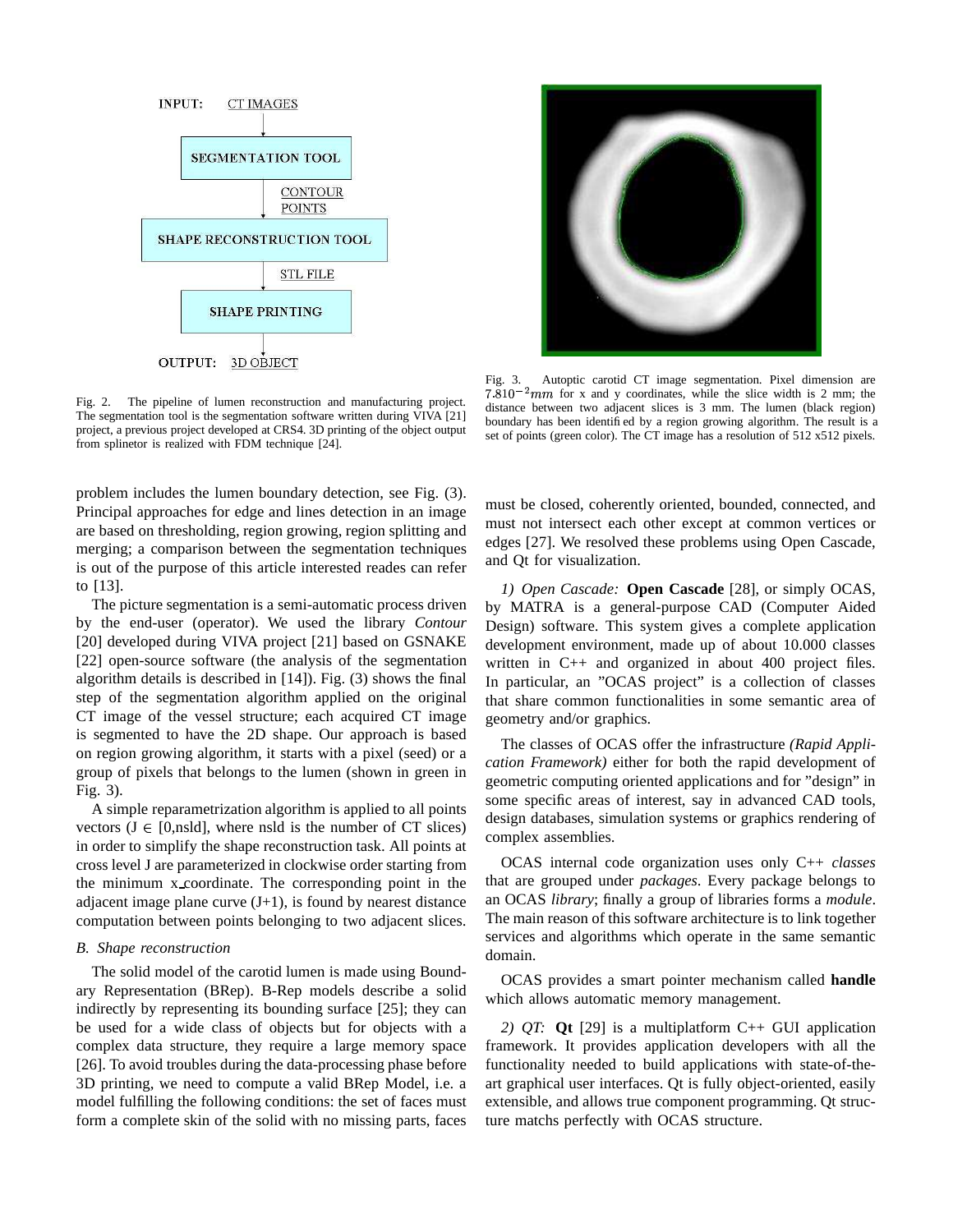### *C. Shape printing with FDM*

The solid reconstruction of the carotid lumen in each of the above specimens, is exported in STL format, and transmitted to the prototyping device. We use a RP machine with FDM technique. FDM is a technique whereby digital surface models are converted to scale models of resin or wax. It works with STL representation of solid objects and the main steps of its pipeline are: acquiring the STL file; orienting it in the right position in order to satisfy some constructive needs; slicing the STL geometry obtaining a set of sections which can be thought as level curves of the object; 3D printing [23]. This task is performed by the *Quickslice* (CStratasys) program furnished with the 3D printer.

#### III. DISCUSSION

After interpolation and reparametrization tasks, the result for each vessel section is a closed B-spline curve [30], 128 generating 3D points are enough to represent the 2D lumen. The points vector obtained represents the geometric constraints for the generating interpolation curve. The points interpolation procedure of single arrays is realized with one B-Spline curve for each slice. B-Spline curves provide sufficient control flexibility for the scope of the application, we can use lower degree curves and still maintain a large number of control points. Since B-spline curves satisfy the strong convex hull property, they have a fine shape control. In particular a position change of a control point does not globally affect the shape of the whole curve (local modification property). As described previously, for each cross section we have a finite number of closed contours which represent sections of vessels. By using OCAS geometry tools it is possible to connect two closed parameterized B-splines belonging to two adjacent cross sections (levels), obtaining a B-spline surface which can be thought as a portion of a cylinder. This task is carried out by connecting curves of adjacent levels in a one-to-one mapping between the points of a curve whith points of the other one. The OCAS commands used to perform the process is the following:

#### Cx=GeomAPI\_Interpolate

```
(const Handle(TColgp_HArray1OfPnt)& Pnts,
const Standard_Boolean PeriodicFlag,
const Standard_Real Tolerance)
```
Where *Pnts* is the points vector given by the segmentation algorithm. **GeomApi interpolate** class initializes an algorithm for constructing a constrained BSpline curve passing through the points of the table *Pnts*. If *PeriodicFlag* is set to true, the constrained BSpline curve will be periodic and closed. In this case, the junction point is the first point of the table *Pnts*. The tolerance value *Tolerance* is used to check that points are not too close to each other, or tangential vectors (defined using the function Load) are not too small. We set this value to *Tolerance=1.0e-3* (two order of magnitude lower than the pixel size). The resulting BSpline curve is *"C2"* continuous. The method **IsDone()** checks the validity of the interpolation result and the method **Curve()** returns the computed B-Spline curve (Fig. 4).



Fig. 4. Points on each single slice are interpolated by using a B-Spline periodic and closed curve.

To connect the B-Spline curves obtained during the previous step we use B-Spline surfaces, surface properties are similar to curves properties. The key characteristic of these surfaces is that they are parametric. Note that all surfaces must have a geometric continuity, and any surface is at least *"C0"*. Generally, continuity is checked at construction time or when the curve is edited. OCAS makes this explicit at execution time. The class:

```
Sx= GeomFill_BSplineCurves
```

```
(const Handle(Geom_BSplineCurve)& C1,
const Handle(Geom_BSplineCurve)& C2,
const GeomFill_FillingStyle Type)
```
constructs a framework for building a BSpline surface from the two contiguous BSpline curves, C1 and C2; *Type* is an attribute indicating the style of the surface, in our case is a rounded style of patch. The alternatives are *"flat patches"*, or *"more rounded patches"*. From each B-Spline surface we create a Shell, i.e., a shape corresponding only to the skin and not to a solid model defined by a boundary and a thickness (see Fig. 5 b). As the surface is *"C2"* continuous, the shell contains only one face. The OCAS class is:

```
Sh = BRepBuilderAPI_MakeShell shellgenoff
                       (Sx.Surface());
```
After the shell sequence production, we create the solid made of a series of shells which do not intersect each other. One of these shells constitutes the outside skin of the solid. There is not an OCAS method during the construction of solid to verify that shells does not intersect each other (Fig. 5).

Reconstruction problems arise when topological structure of cross sections changes when passing from a section to the subsequent. A case of topological change is the *bifurcation* (see Fig. 6)

Our aim is to develop an automatic method to manage this problem, i.e. to connect two tubes with a single one. It is not a simple task to connect a set of plane sections when they pass from one to two closed contours. The one-to-one mapping of vertices described above is no longer possible.

Antiga et al. [16] technique use segmented lumen vessel verteces and extract shape structures by an axial sectioning.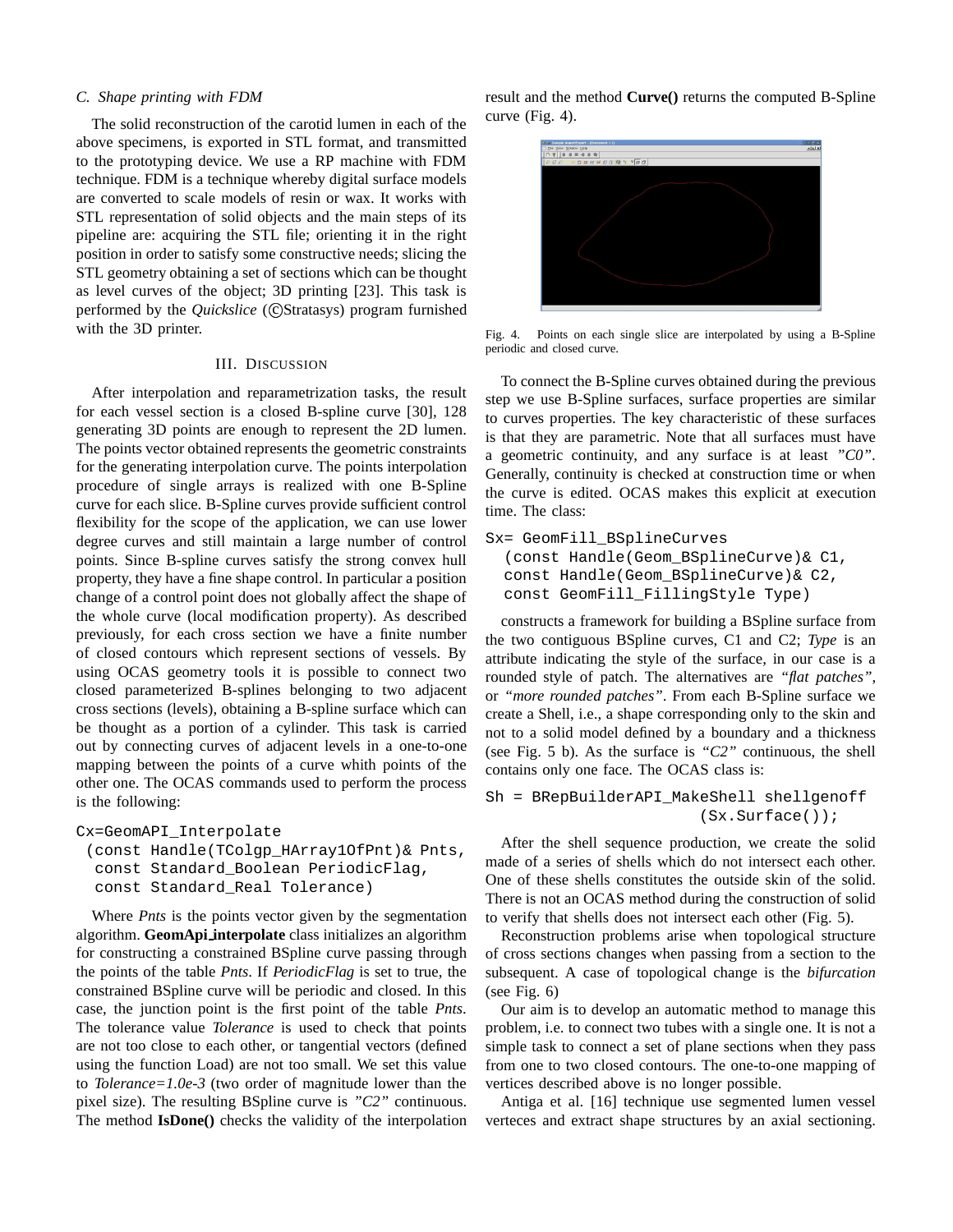

Fig. 5. a) Junction shell of 2 contiguous B-Spline curves. The B-Spline surfaces are joined to form the lumen vessel. b) Internal and external parallel shells are necessary to create a printable solid. The outer surface is an offset surface of the inner one.

The topological problem at bifurcation regions is solved by gluing two triangular patches to fill the holes generated by the junction of the three cylindrical portions, as shown in Fig. 7.

This solution requires the computation of the curve reconstruction algorithm to the images from CT dataset, perpendicularly to the axial centerline. The axial centerline is computed in a previous step and after the image interpolation process; it is necessary to exatract the new centerlines aligned images from the volume dataset (the stack of CT images). At the end a new segmentation step is applied to extract the new generating curve of the bifurcation.

While looking for the most suitable solution for reconstructing the carotid region lumen shape, we also tried a four parts decomposition technique shown in Fig. 8. The four patches LFS, RFS, LBS and RBS (LFS is the acronymous of Left Front Surface, etc.) were obtained by cutting the region of interest with two vertical planes passing through a point belonging to the bifurcation region (the apex point  $P_5$  in Fig. 8 b). One of the vertical planes is the bifurcation plane (sagittal plane), the other one is perpendicular to it (transaxial plane). This kind of decomposition was not suitable for the following reasons:

- greater is the number of patches to be joined, more complicated is the joining surface blending operation.
- referring to figure 8: each of the four patches into which the object is decomposed is bounded by five curves (referring to LFS:  $P_7 - P_2$ ,  $P_2 - P_5$ ,  $P_5 - P_3$ ,  $P_3 - P_6$ ,  $P_6 - P_7$ ), the two of which  $(P_7 - P_2$  and  $P_3 - P_6$ ) belong to transaxial planes,  $P_2 - P_5$  belongs to sagittal plane and  $P_5 - P_3$ and  $P_6 - P_7$  lie on coronal plane.



Fig. 6. Simplified representation of the carotid vessel. The end of CCA part made of the curves CB-1 and CB is connected to the bottom part of ECA (defined by the lumen curves CTR and CTR+1) and to the bottom part of ICA (defined by the lumen curves CTL and CTL+1).

This means that we should define the vertical curves separately, with the extreme points being the only known data about them. Moreover, even with the well-defined bounding curves (we tried using circle and parabola segments passing by  $P_3, P_5, P_1$  and  $P_2, P_5, P_4$ ), they are not sufficient to generate an acceptable B-spline surface: point-to-point coincidence between different patches is not guaranteed on border curves and reconstruction operation failed near the vertices of bounding curves.

We demonstrate now that is possible to solve the bifurcation shape reconstruction automatically by using only parallel serial shape curves (the curves CTL, CTR, CB shown in Fig. 6)

We divided the bifurcation region into three parts (as shown in Fig. 9), which are quadrilateral parametric surface patches. Then we reconstruct the B-spline surface for each one of the three patches, and join them to form a single surface.

To obtain the surfaces we select the points  $P_3$  and  $P_4$ respectively on the curves CTL and CTR of Fig. 9.  $P_3$  and  $P_4$ are the extreme-points, belonging to the original arrays, of the minimum distance segment between the two curves CTL and CTR. Then we calculate the segment perpendicular to segment  $P_3 - P_4$ , passing through its medium point and translate it on CB plane. This point must belong to the region bounded by CB,  $P_5'$  that is inside the region bounded by CB is a good candidate. Then, on curve CB, we take the points  $P_1$  and  $P_2$ , belonging to the original segmented vector points array. Such points are the nearest points to the intersection points between CB and segment perpendicular to segment  $P_3 - P_4$ . We divide the array CB into two open arrays, CBL and CBR on Fig. 9. Open arrays are needed as supports to overcome the difficulties given by the topological change passing from slices with one contour to slices with two different contours. To obtain the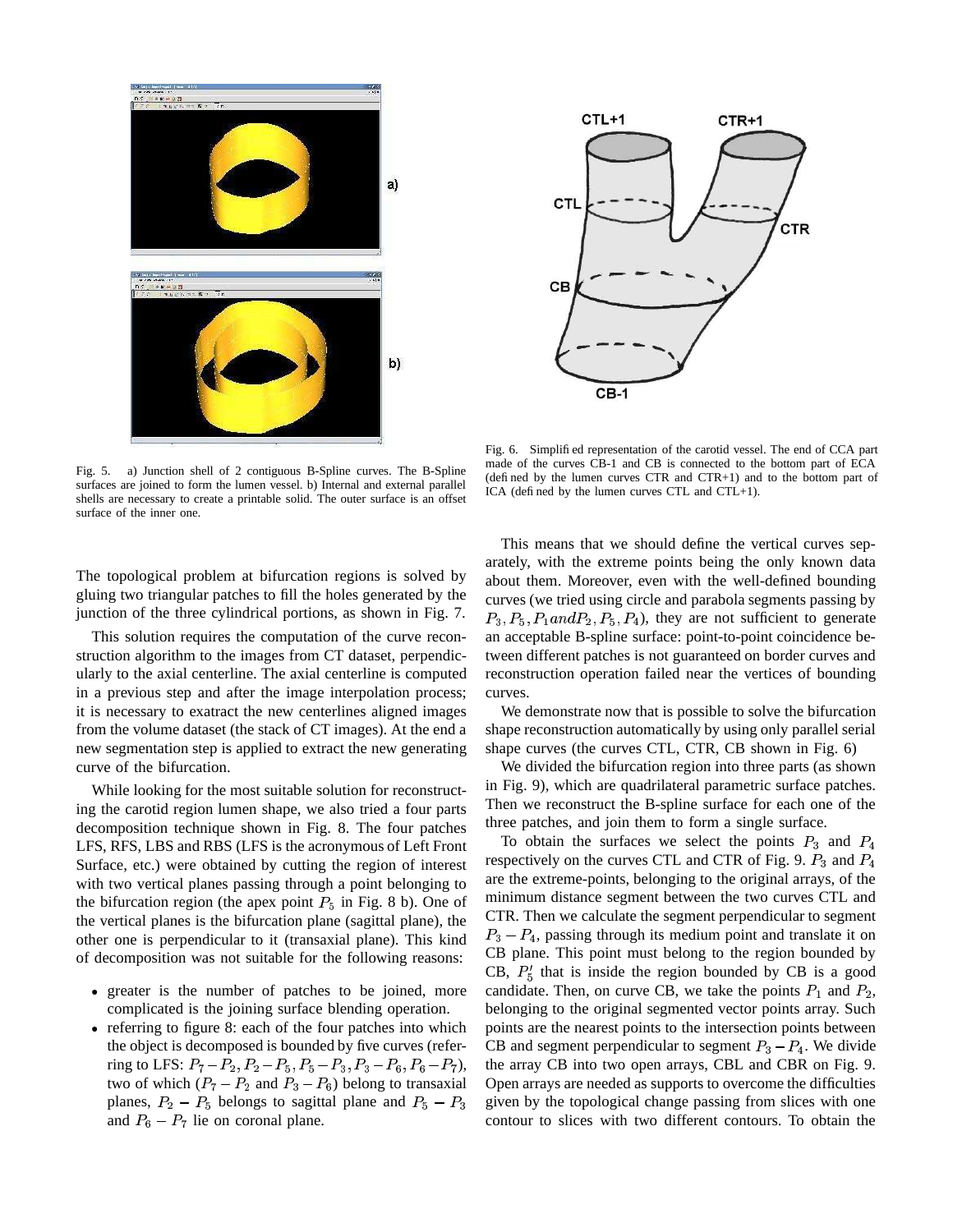

Fig. 7. Geometric solution of the carotid bifurcation problem: Antiga approach. Two triangular patches are glued to the three cylindrical portion, the arrow points o the front added triangulated shape surface patch.

lateral surfaces of the bifurcation, we connect CBL with CTL and CBR with CTR still using the OCAS class:

```
Sx= GeomFill_BSplineCurves
```

```
(const Handle(Geom_BSplineCurve)& CBL,
const Handle(Geom_BSplineCurve)& CTL,
const GeomFill_FillingStyle Type)
```
After this job, a quadrilateral hole remains to be filled in the middle of the object. It can be closed with a third quadrilateral saddle-like patch (Fig. 9), obtained again with the same class *GeomFill BSplineCurves* having as arguments the B-Spline right curves identified by EFL and EBR.

```
Sx= GeomFill_BSplineCurves
```

```
(const Handle(Geom_BSplineCurve)& EFL,
const Handle(Geom_BSplineCurve)& EBR,
const GeomFill_FillingStyle Type)
```
Joining the B-Spline surfaces obtained connecting open arrays with the central B-Spline surface, we obtain a single surface of bifurcation (Fig. 10).

At the same time we reconstruct an external skin for the solid model of the lumen vessel; the resulting external shell is parallel to the internal one.

The program ends its work exporting the obtained solid shape in a file written in STL (STereoLitography) format. STL is the input format accepted by all RP devices and hence by FDM 2000 device, our 3D printer. The OCAS class used is:

```
Stlwriter= StlAPI_Writer();
Stlwriter.SetDeflection
 (const Standard_Real aDeflection);
Stlwriter.SetCoefficient
 (const Standard_Real aCoefficient);
Stlwriter.Write(SHAPE,shape.stl);
```


Fig. 8. Shape reconstruction of the bifurcation: Deleo approach. Four patches are created and joined to obtain a surface. The curves  $(P_3, P_4, P_5)$  and  $(P_2, P_6)$  $P_5$ ,  $P_1$ ) are computed automatically imposing the points constraints to circle curves.

By changing values of *aDeflection* and *aCoefficient* we can affect the number of triangles of the resulting mesh. The deflection represents the maximum distance permitted between any point on the surface and the corresponding point on the triangulation.

The output shape can be inspected interactivelly before to be (directly) exported in the ultimate format for the RP device.

# IV. CONCLUSION

With the prototypal system we set up, we were able to obtain a complete shape reconstruction and manufacturing of vessel structures starting from CT datasets. We applied the tecnique to a set of five autoptic data set. The shape reconstruction algorithm produces fit replicas of the lumen replicas (see Fig. 14). The tessellation automatically generated by OCAS classes is of poor quality, and unfitable with our needs. The reconstructed BRep model is valid and *"C0"*, but its tesselated version is not *"C0"*. Thiny holes are present between the surfaces edges. this problem is not visible when the FDM producing layer is the same as the CT transaxial. At this moment we can not operate on triangle composition and directly on their dimension. A critical point is the size of output STL file which becomes very large to obtain a perfect match between triangulation representation and lumen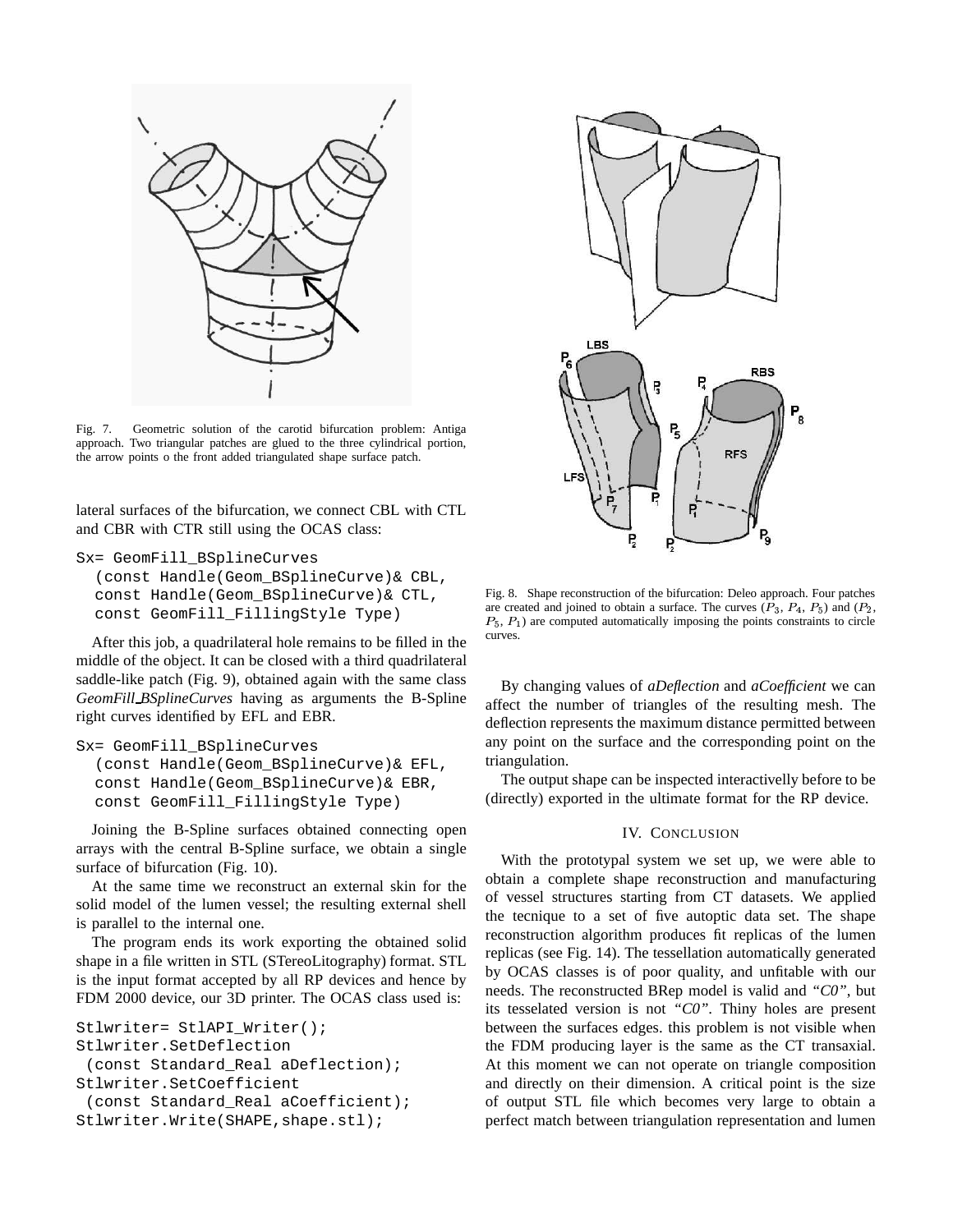

Fig. 9. a) and b) Decomposition of a bifurcation region in three quadrilateral patches. c) Top view. The generating curves for the third patch are automatically computed from the point  $P_5$  which is selected by the point  $P_3$  and  $P_4$   $\longrightarrow$ belonging to the crossed planar curve.

geometrical description About the chosen bifurcation region algorithm for shape reconstruction, it has the advantage of being quite simple, hence easily implemented, and it only involves parts of planar horizontal curves and linear edges segments (EFL and EBR in Fig. 9) as generating curves for the third B-spline patch, which means that no added data have to be introduced (no centerline curves neither nonparallel edges are necessary). Moreover, dealing exsclusively with parallel curves, obtained straight from CT image by any segmentation algorithm, presents the further advantage that we can immediately compare the image processing segmentation results with the manufactoring slices used by RP devices (as shown in Fig. 12). Such a technique is the final tool to evaluate the quality of the lumen replica.

This approach can solve the simplest bifurcation case, the



Fig. 10. Generation of three patch-shells for bifurcation. The three B-Spline patches resulting from the automatic shape reconstruction algorithm.



Fig. 11. This histogram shows the realtionship between the value of the deflection (mm) and the number of triangles generated from to OCAS tessellation algorithm. As the deflection becomes lower than 0.03 mm the number of triangles overcomes the threshold of  $10<sup>5</sup>$ .

case of a vessel tube which is splitted in two parts. This is not the only case in which a bifurcation can appear. Fig. 13 shows the case of a vessel portion in which a single tube splits into two ones and its lumen cross sections is more complicated then the example we have presented. This case can be solved coupling topological tools (see [31] for a complete survey of how managing general topological changes)

According to literature and market data, the cost of the stent graft is approximately \$600 making use of open surgery and \$7,000 making use of endovascular repair. On the basis of these estimates from the literature, stent graft disposal costs represents respectively about 34% (\$7,000/\$20,716) and 3% (\$600/\$18,484) of the total procedural costs for endovascular and open surgical repairs [32].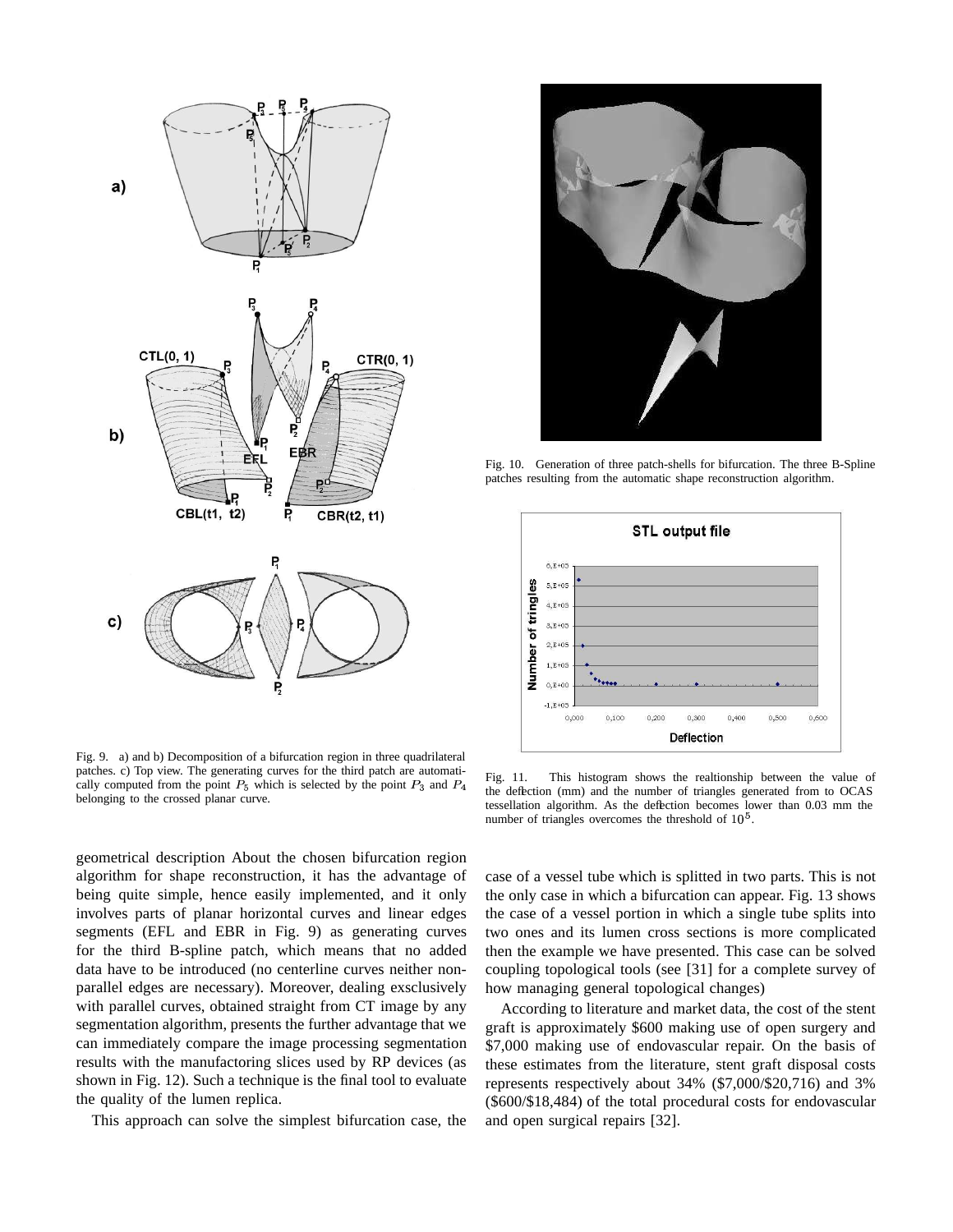

Fig. 12. Building up the test case of lumen replica. The image shows the correspondence between the CT image (background image), and the simulation of the building job: the red curves represent the section of the STL, while the blue ones are the tool-paths to be covered by the FDM machine in order to fill the section with building material. This image has been obteined overimposing the output of the Quickslice © (Stratasys) program used by FDM device.

Our tool is entirely written with open source software (OSS), which means versatility, indipendence from commercial software, hence affordability for economically weak Institutions [15], this features guarantee that the radiologist has a total control over each step of the pipeline. The software can be customized to the user's needs, either adding new classes and methods or changing the involved parameters. Last but not least point is that OSS is free, which means a considerable reduction of costs for hospitals.

# V. FUTURE WORK

This is a work in progress. We are going to apply this technique to a set of five autoptic clinical cases. Evaluation from a medical point of view will be performed to test the quality of the reconstruction step. This operation will be carried out by a medical team, which will compare virtual reconstructions and material replicas with real parts on a survey of clinical cases. Also, future developments of this work will be devoted to make completely automatic the whole pipeline from the segmentation step till to the FDM printing, which at this moment involves some tasks (in the segmentation step) to be done by the operator. Because the stl slicer of quickslice works better if the triangles are small and equilateral, the capability of managing meshes will be an important task of futur work.

#### ACKNOWLEDGMENT

This research was supported by the Italian Government MIUR and by the Local Sardinian Authorities which cofunded the Laboratory for Advanced Planning and Simulation project. The medical datasets were provided by the Radiology and Vascular Surgery Dept. of the Brotzu Hospital of Cagliari, Italy. Thanks to Dr.ssa Grazia Bitti (MD), Dr. Gildo Matta (MD) and Dr. Paolo Schiffini (MD) of Brotzu Hospital for the radiological acquisition. The authors would like to thank also Dr. Andrea Giachetti, Dr. Alan Scheinine of CRS4 for



Fig. 13. Possible geometric shape of a carotid vessel (a): the maximum number of closed curves can be larger than two which is the number considered in this work. Three bifurcations and two caps connected by tubes as shown in (b).

providing the image segmentation tools. Thanks to Ing. Andrea Costaglioli and Ing. Mikreyt Clementini of PROTO21 for their support in manufacturing the replicas.

Thanks to Helga Wilson-Massidda for her fundamental support and her assistance on writing this paper.

#### **REFERENCES**

- [1] Parodi JC and Palmaz JC and Barone HD. *Transfemoral intraluminal graft implantation for abdominal aortic aneurysms*. Ann Vasc Surg 1991; 5:491-499
- [2] Greil O. and Pflugbeil G. and Weigand K. and Weiss W. and Liepsch D. and Maurer PC. and Berger H., *Changes in carotid artery flow velocities after stent implantation: a fluid dynamics study with laser Doppler anemometry*. Journal of Endovascular Therapy. 2003 Apr;10(2):275-84.
- [3] Kaufman J. A. and Geller S. C. and Brewster D. C. and Fan C.M. and Cambria R. P. and LaMuraglia G. M. and Gertler J. P. and Abbott W. M. and Waltman A. C., *Endovascular Repair of Abdominal Aortic Aneurysms: Current Status and Future Directions*. AJR 175: 289-302
- [4] M. Tillich and K. A. Hausegger and K. Tiesenhausen and J. Tauss and R. Groell and D. H. Szolar, *Helical CT Angiography of Stent-Grafts in Abdominal Aortic Aneurysms: Morphologic Changes and Complications* Radiographics. 1999;19:1573-1583
- [5] Duda SH. and Raygrotzki S. and Wiskirchen J. et al., *Abdominal aortic aneurysms: treatment with juxtarenal placement of covered stent-grafts*. Radiology 1998;206:195-198.